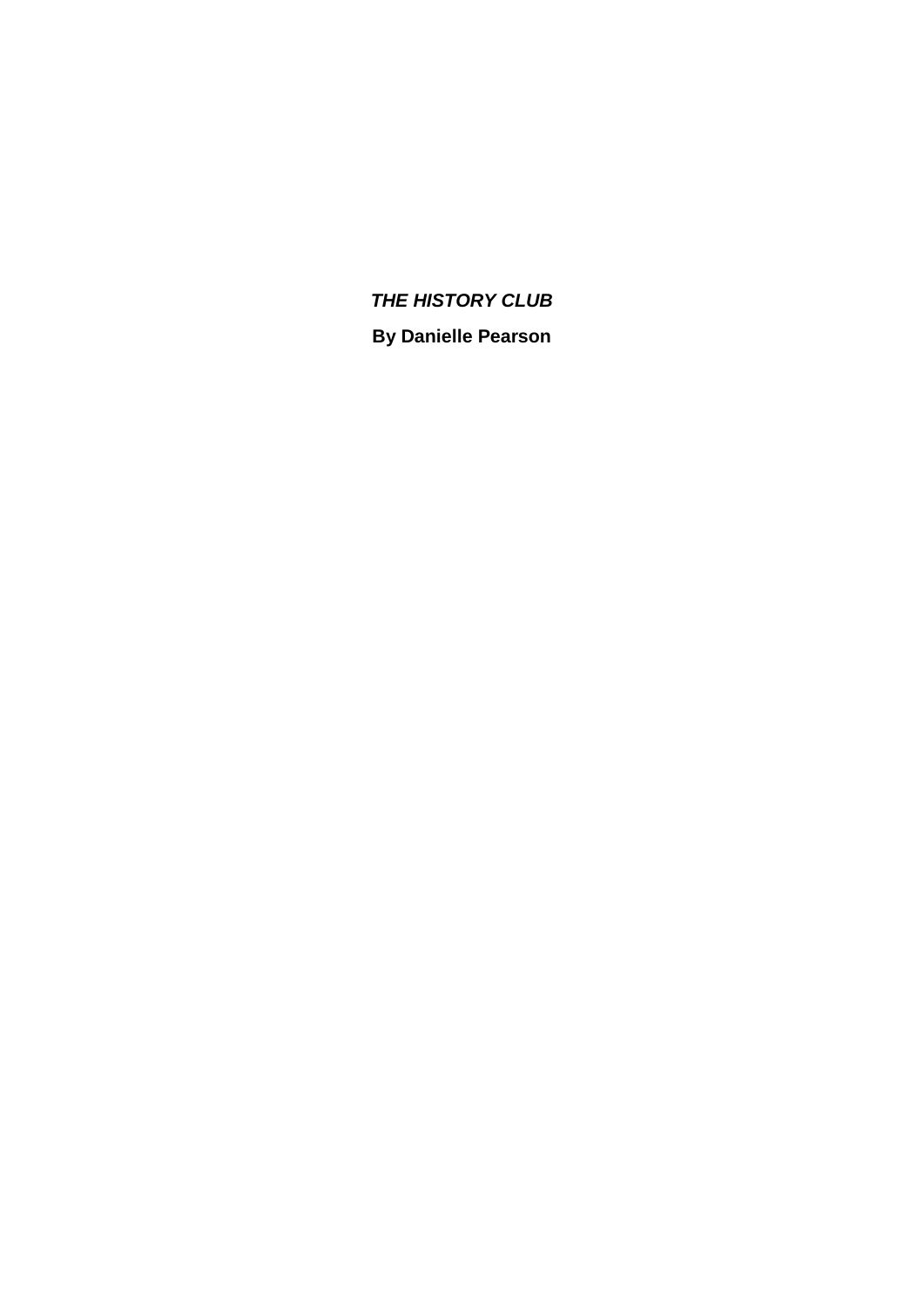## **Setting**

The church hall and bus stop in the village of Inkpen, Berkshire.

The present day.

## **Characters**

FLORENCE, fifties, an amateur spiritualist DORA, late sixties, a local history enthusiast BETHAN, thirties, a local widow NAZ, eighteen, a goth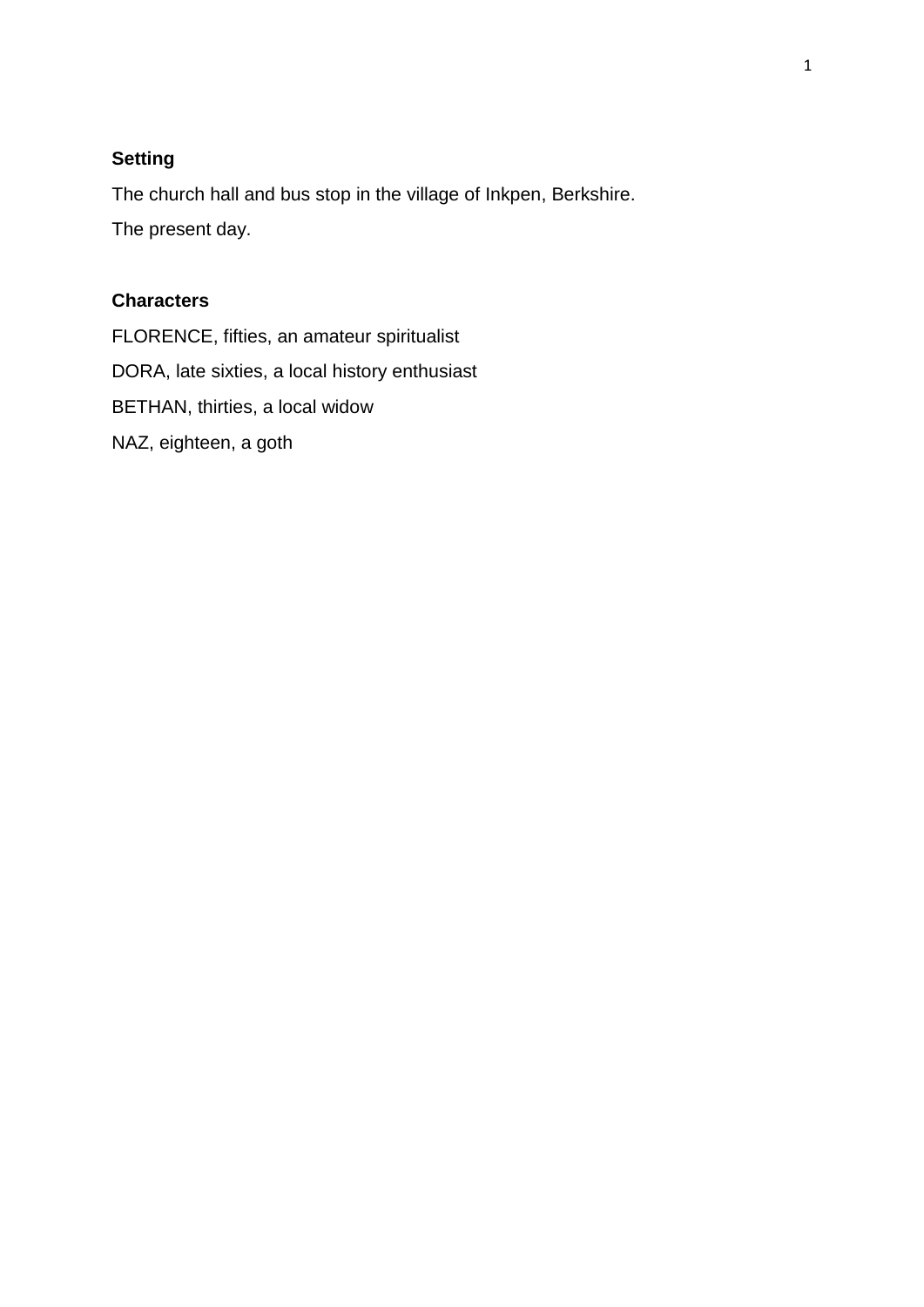**1.**

*The church hall, Inkpen.*

*FLORENCE, DORA and BETHAN sit in a circle holding hands, a candle between them.*

*Scattered tarot cards and a rudimentary Ouija board on the floor beside them.*

| <b>FLORENCE</b> | He's saying something about Valentine's Day a particularly<br>special Valentine's Day?                                                                                                                     |
|-----------------|------------------------------------------------------------------------------------------------------------------------------------------------------------------------------------------------------------|
| <b>BETHAN</b>   | Yes, yes it was last year, he was home on leave!                                                                                                                                                           |
| <b>FLORENCE</b> | Greg Greg what is it about that day?                                                                                                                                                                       |
|                 | Something about a dress?                                                                                                                                                                                   |
| <b>BETHAN</b>   | The blue one. I wore my blue dress, and it was wet out so I had<br>my trench coat over it. He said I looked proper elegant. Like an<br>old movie star.                                                     |
| <b>FLORENCE</b> | He's saying something about Singing in the Rain?                                                                                                                                                           |
| <b>BETHAN</b>   | It was my favourite! God it's really him, isn't it?                                                                                                                                                        |
| She is crying.  |                                                                                                                                                                                                            |
|                 | Can you tell him I love him? Can you?                                                                                                                                                                      |
| <b>FLORENCE</b> | He can hear you, Bethan.                                                                                                                                                                                   |
| <b>BETHAN</b>   | Greg? Greg it's me. Baby I love you so much. I miss you.                                                                                                                                                   |
| <b>FLORENCE</b> | He misses you too.                                                                                                                                                                                         |
| <b>BETHAN</b>   | Does he does he remember about the t shirts?                                                                                                                                                               |
|                 | He'd always leave me one, just before he went on a tour. And I'd<br>sleep with it, just so I could smell him                                                                                               |
|                 | I still do it. I still take them to bed with me, one at a time, but I'm<br>running out, see, one by one they stop smelling like him, and<br>they just smell like me. And I don't sleep so well these days, |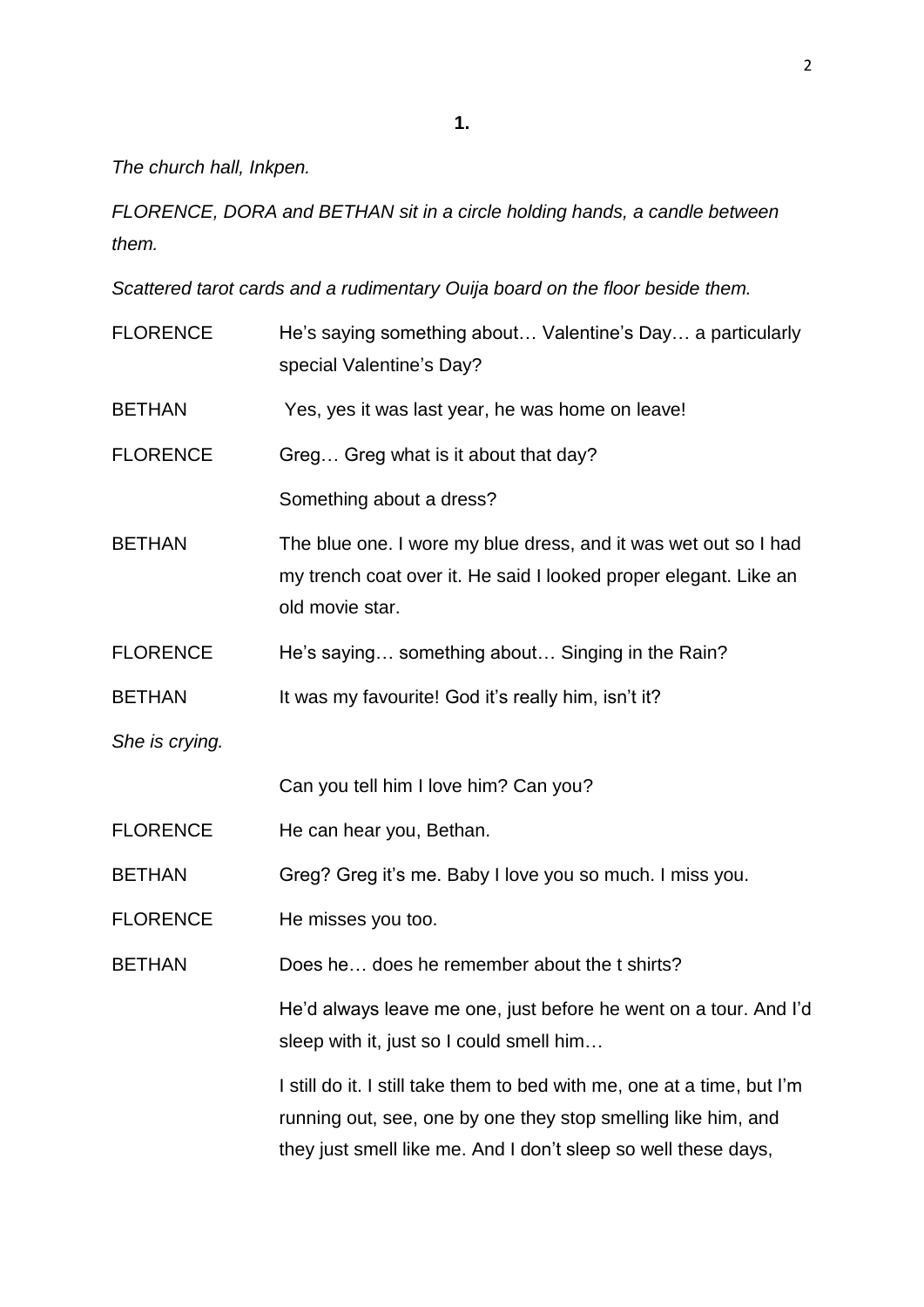because all I can think is, what am I going to do when I run out of t shirts?

| <b>DORA</b> | Oh Bethan, love. |
|-------------|------------------|
|-------------|------------------|

FLORENCE He remembers. He wants you to know that he's always with you. Just like when he was away on duty. He'd lie in bed… I'm seeing somewhere hot, dusty… Iraq?

BETHAN Afghanistan –

- FLORENCE In Afghanistan, and he'd think of you. And he's still thinking of you.
- BETHAN Where is he?
- FLORENCE He is… *on.*

BETHAN Where's *on* though? Is it heaven?

FLORENCE In a way.

BETHAN But if he's... if he's like a ghost, doesn't that mean he has unfinished business, or he's unhappy about something?

FLORENCE He is at peace.

BETHAN But then why –

FLORENCE There are things which the mortal consciousness cannot perceive, cannot know.

BETHAN Can you ask him though? If he's here, you could ask him.

*Beat.*

- FLORENCE He has... departed.
- BETHAN What? What do you mean?
- FLORENCE Not forever but, for now.
- BETHAN I don't understand...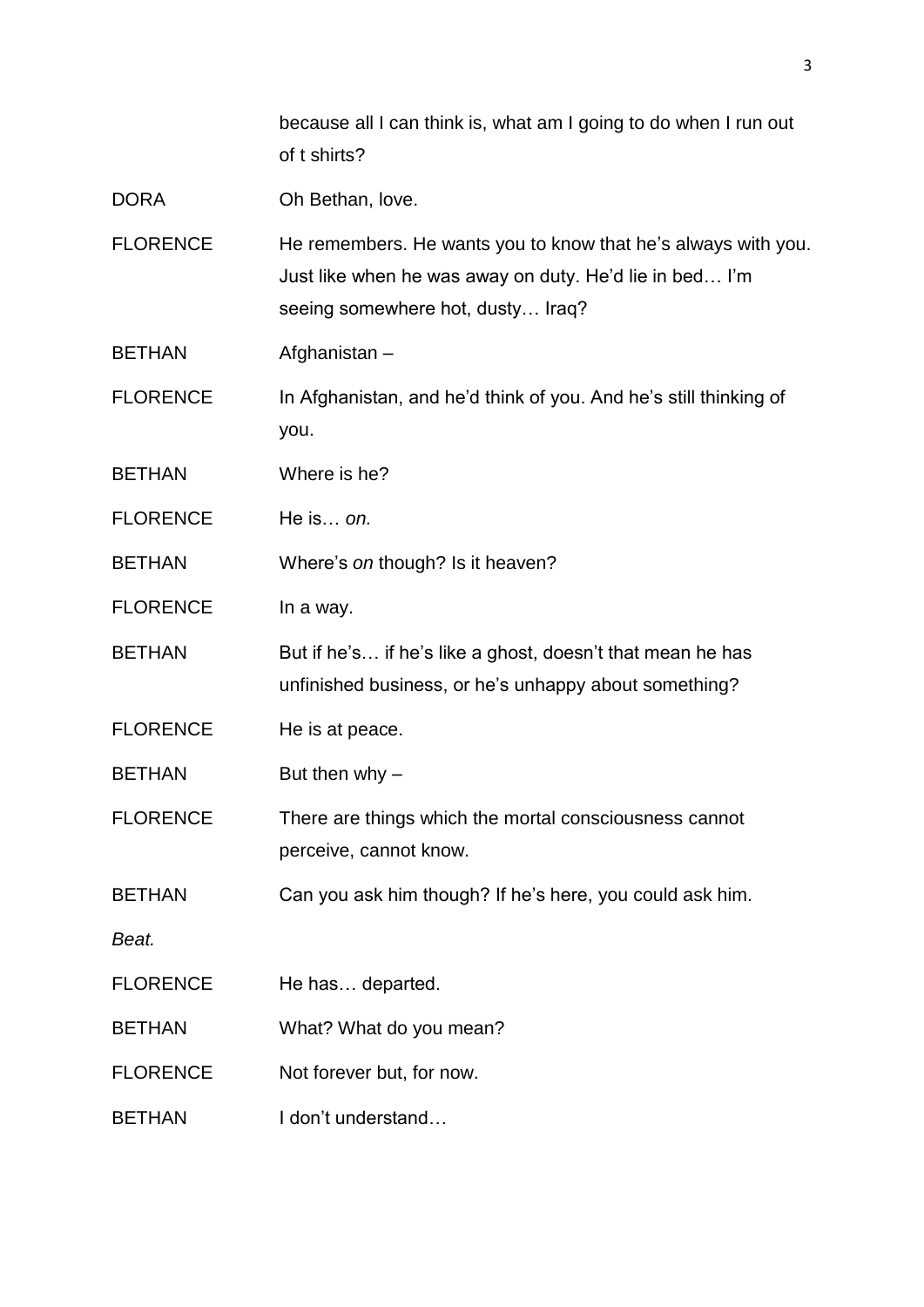| <b>FLORENCE</b> | You did well. You did very well, Bethan. Best not to push these |
|-----------------|-----------------------------------------------------------------|
|                 | things.                                                         |

DORA Come here love.

*DORA hugs BETHAN.*

|                     | Let's have a little break, shall we? Think the vicar's got some<br>custard creams hidden in the cupboard at the back there.         |
|---------------------|-------------------------------------------------------------------------------------------------------------------------------------|
| <b>BETHAN</b>       | No. Let's carry on.                                                                                                                 |
| <b>DORA</b>         | Are you sure?                                                                                                                       |
| <b>BETHAN</b>       | I'm sure.                                                                                                                           |
| <b>DORA</b>         | Alright then. Gosh I've got goosebumps.                                                                                             |
| Footsteps from off. |                                                                                                                                     |
| <b>FLORENCE</b>     | Someone's coming.                                                                                                                   |
| <b>DORA</b>         | A spirit?                                                                                                                           |
| Enter NAZ.          |                                                                                                                                     |
|                     | Oh.                                                                                                                                 |
| <b>NAZ</b>          | Hi.                                                                                                                                 |
| <b>DORA</b>         | It's Naz, isn't it? Know your mum a bit from the shop.                                                                              |
| <b>NAZ</b>          | Yeah.                                                                                                                               |
| <b>DORA</b>         | Well, come in love, you look frozen. We were just $-$ er $-$ we<br>were just talking about the history of spiritualism, weren't we? |
| <b>NAZ</b>          | Mum said you were doing a séance.                                                                                                   |
| <b>DORA</b>         | Right. Well. Yes there's $a - a$ practical element to today's<br>lecture.                                                           |
| <b>NAZ</b>          | Can I join?                                                                                                                         |
| <b>FLORENCE</b>     | You're very welcome to.                                                                                                             |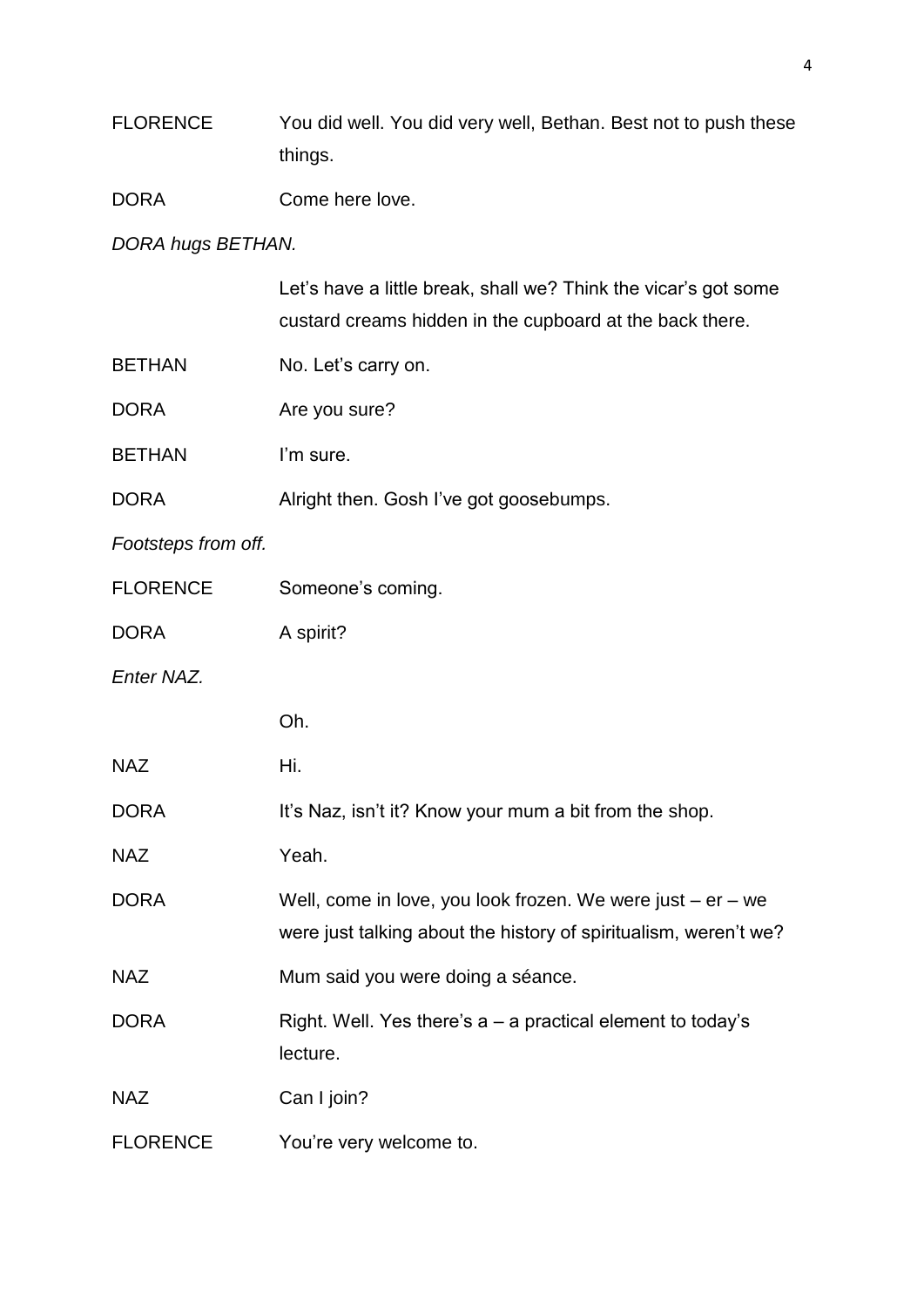## DORA Isn't she a bit young?

FLORENCE Come and have a seat.

*NAZ joins the circle.* 

Let us join hands.

Now, if any other spirits are here with us, make yourselves known.

Make yourselves known to us now…

*The sound of a slamming door and chattering voices from off.*

| DORA            | That'll be the weight-watchers. It's nearly nine already.                                     |
|-----------------|-----------------------------------------------------------------------------------------------|
| <b>BETHAN</b>   | Can you come again next week?                                                                 |
| <b>DORA</b>     | Ms Glover is a very busy woman, Bethan, we can't just -                                       |
| <b>FLORENCE</b> | I've got a couple of openings in my diary.                                                    |
|                 | She pulls out a diary stuffed with notes.                                                     |
| DORA            | There's also just well there's the issue of payment.                                          |
| <b>BETHAN</b>   | We can use the funds from the bake sale.                                                      |
| <b>DORA</b>     | That was for the British museum trip in the summer -                                          |
| <b>BETHAN</b>   | Yeah, but this is much better -                                                               |
| <b>NAZ</b>      | I'll sign up, if you like. I'll become a member, properly, so you'll<br>have my subs as well. |
| Beat.           |                                                                                               |
| DORA            | How would next Tuesday work for you, Ms Glover?                                               |
| <b>FLORENCE</b> | Tuesday it is. And you must call me Florence.                                                 |
| DORA            | We're ever so grateful.                                                                       |
| <b>BETHAN</b>   | Thank you. Thank you.                                                                         |
|                 |                                                                                               |

*BETHAN and NAZ get up to leave, tidy away the chairs etc.*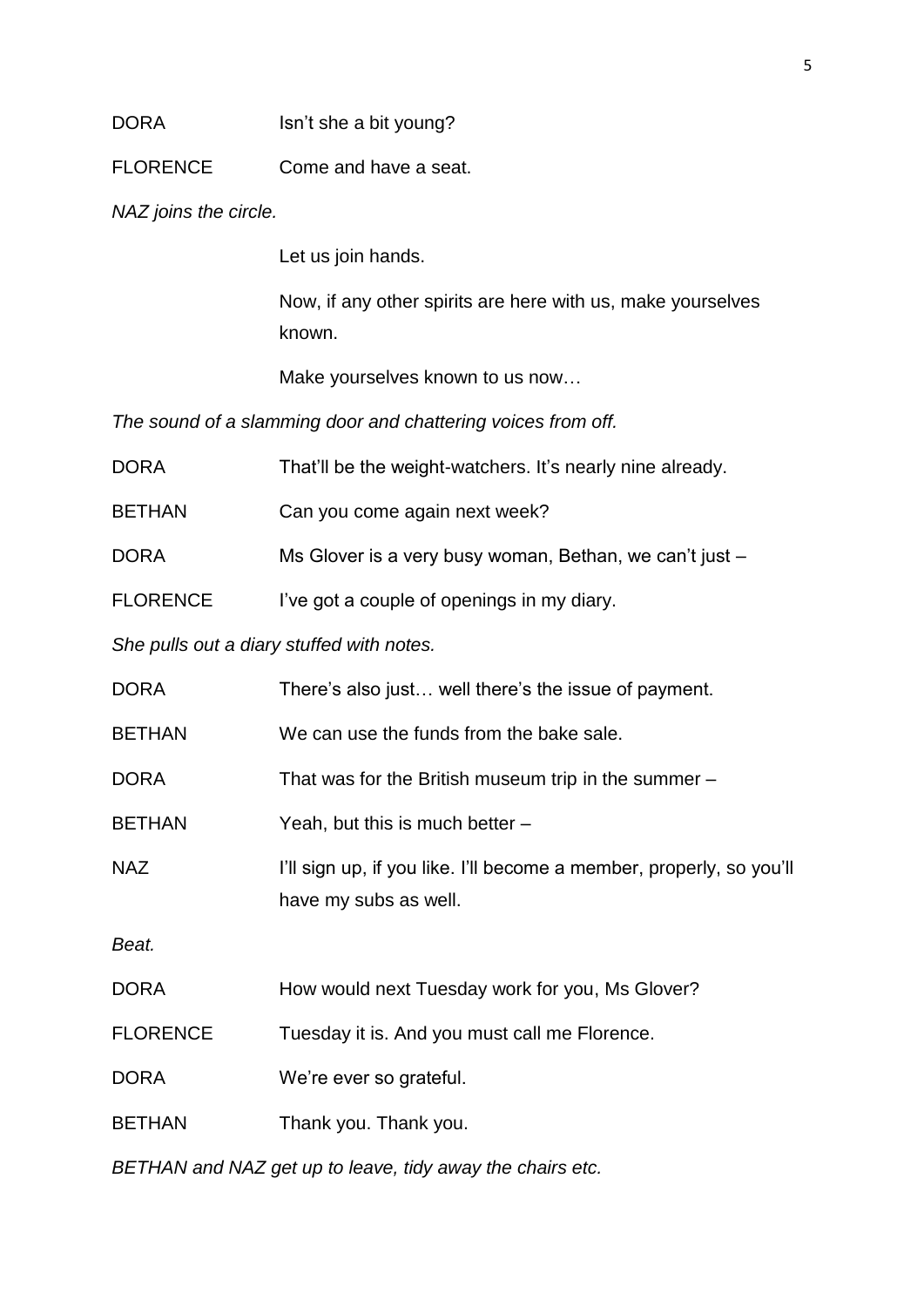DORA We best get a move on before the weight-watchers get in. Enforced weigh-ins. Jogging for fun. They're mad as a box of frogs, the lot of them. Practically a cult.

*Beat.*

Don't forget your Ouija board, will you?

*Exit DORA and NAZ.*

*BETHAN approaches FLORENCE tentatively.*

BETHAN Do you do private sessions as well?

FLORENCE I'm sure something could be arranged.

#### **2.**

*The village bus stop, a couple of weeks later.*

*DORA and NAZ.*

| <b>DORA</b> | You on the 29 to Hungerford then?                                                                                                                                                                                                                                                 |
|-------------|-----------------------------------------------------------------------------------------------------------------------------------------------------------------------------------------------------------------------------------------------------------------------------------|
| <b>NAZ</b>  | Other way. Heading to Newbury.                                                                                                                                                                                                                                                    |
| <b>DORA</b> | Ah. Me too. Always have a cup of tea and a doughnut with my<br>friend Mags on a Saturday. We've got a pact with the lotto<br>scratch cards – if either of us wins we're splitting the millions. My<br>John called the lottery a "voluntary tax on stupidity" but there we<br>are. |
|             | How's school going?                                                                                                                                                                                                                                                               |
| <b>NAZ</b>  | Why?                                                                                                                                                                                                                                                                              |
| <b>DORA</b> | Your mum was a bit worried last time I saw her. Said you'd been<br>quiet lately.                                                                                                                                                                                                  |
| Beat.       |                                                                                                                                                                                                                                                                                   |
| <b>NAZ</b>  | What do you think happens after we die?                                                                                                                                                                                                                                           |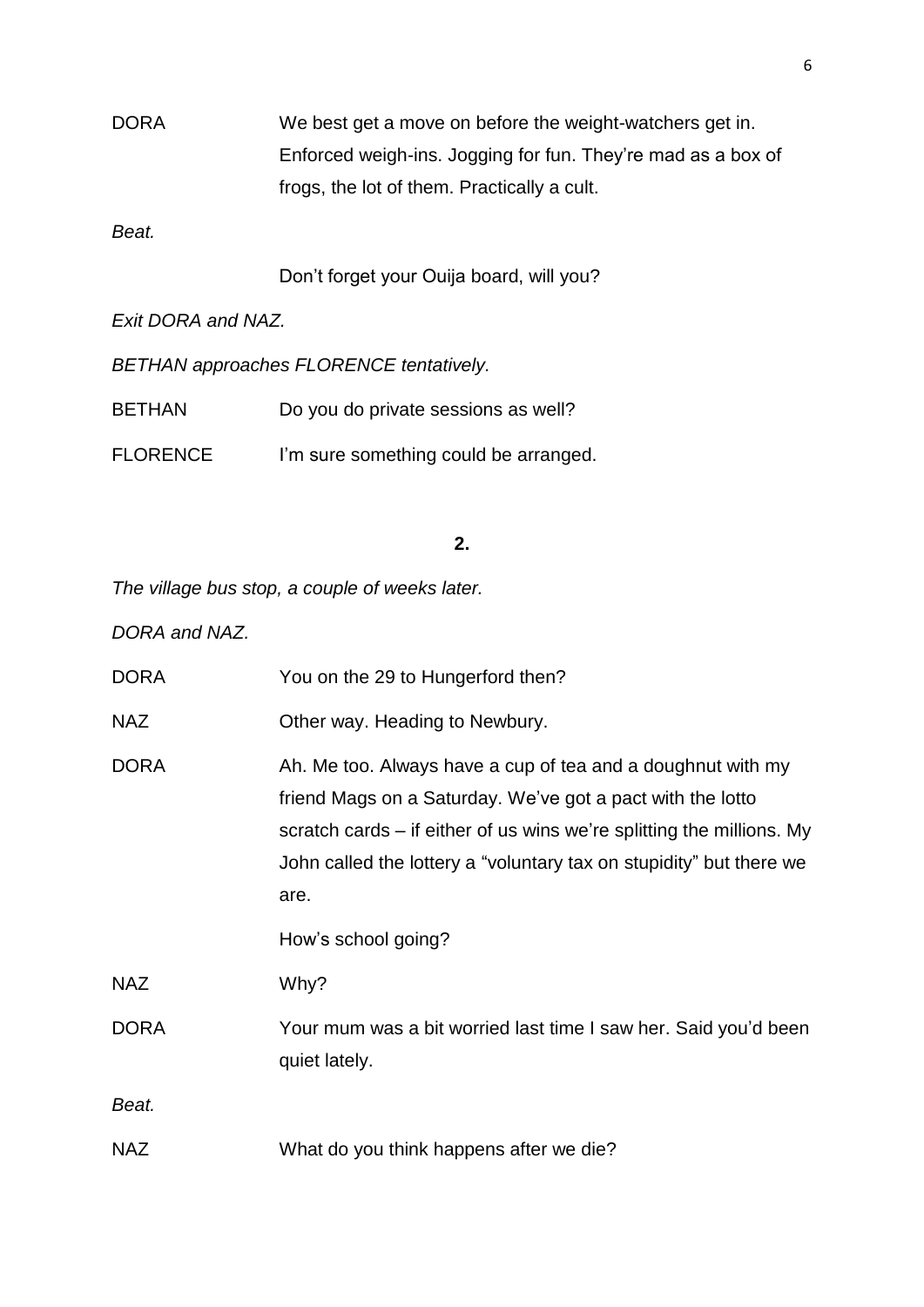| <b>DORA</b> | I dunno love. Don't think I believe in heaven and hell and all that.<br>Reckon it's probably like a nice long sleep that you don't wake<br>up from.                                                                                                                                                                                             |
|-------------|-------------------------------------------------------------------------------------------------------------------------------------------------------------------------------------------------------------------------------------------------------------------------------------------------------------------------------------------------|
| <b>NAZ</b>  | Sometimes I imagine I'm already dead. Cold and bluey grey and<br>with worms eating my skin and my eyes. And we're $-1$ mean $-$<br>I'm. Just quiet. There's just the earth and the water and the sun<br>and the air and we're a part of everything, just energy. It doesn't<br>seem that bad, to be there. With - well. It doesn't feel lonely. |
| Beat.       |                                                                                                                                                                                                                                                                                                                                                 |
| <b>DORA</b> | You know, love, perhaps you ought to join a youth club. Start a<br>reading group. Or a band?                                                                                                                                                                                                                                                    |
| <b>NAZ</b>  | I can't play anything.                                                                                                                                                                                                                                                                                                                          |
| <b>DORA</b> | You could go for a brisk walk? You do look a bit peaky.                                                                                                                                                                                                                                                                                         |
| Beat.       |                                                                                                                                                                                                                                                                                                                                                 |
| <b>NAZ</b>  | I'm a goth.                                                                                                                                                                                                                                                                                                                                     |
| <b>DORA</b> | A what?                                                                                                                                                                                                                                                                                                                                         |
| <b>NAZ</b>  | You know like. Wearing black. Existential despair. Graveyards.                                                                                                                                                                                                                                                                                  |
| <b>DORA</b> | Oh right.                                                                                                                                                                                                                                                                                                                                       |
|             | Well you certainly seem to be doing a good job of it, in that case.                                                                                                                                                                                                                                                                             |
| <b>NAZ</b>  | Thanks.                                                                                                                                                                                                                                                                                                                                         |
| <b>DORA</b> | But wouldn't you rather have some other goth friends, instead of<br>hanging out with us old biddies?                                                                                                                                                                                                                                            |
| <b>NAZ</b>  | No.                                                                                                                                                                                                                                                                                                                                             |
| <b>DORA</b> | We love having you around, it's just -                                                                                                                                                                                                                                                                                                          |
| <b>NAZ</b>  | Goths are better when they're on their own. Or with the very<br>elderly.                                                                                                                                                                                                                                                                        |
|             | Makes it easier to contemplate death.                                                                                                                                                                                                                                                                                                           |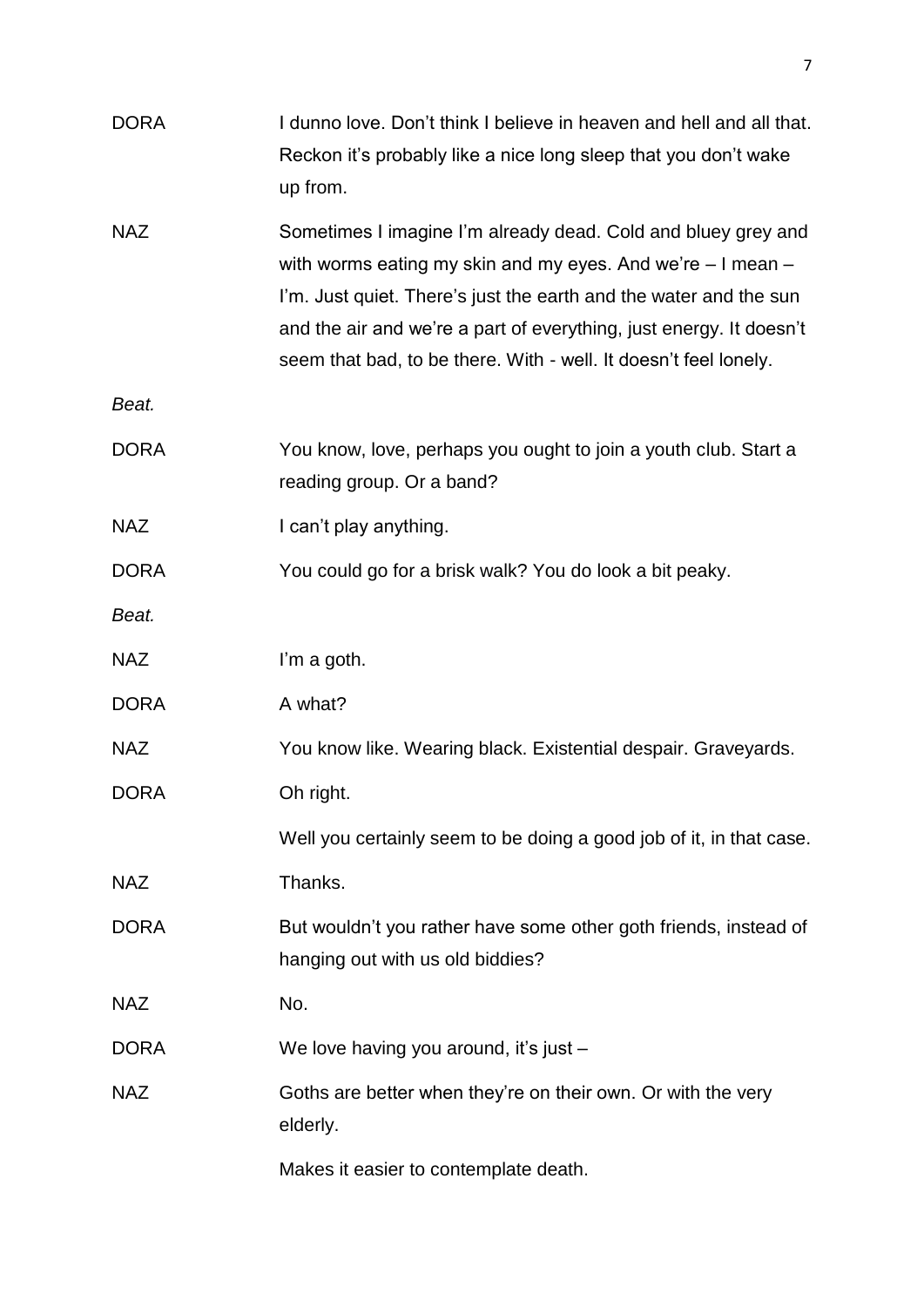### DORA We're not *that* elderly dear…

NAZ Bus is coming.

DORA **I'll let you get along then.** 

NAZ See you at the next meeting, though yeah?

DORA Yes... alright.

#### **3.**

*DORA and FLORENCE in the church hall.*

*They are setting up for a tarot reading.*

| <b>DORA</b>     | - We lived in the church cottage since we were married.             |
|-----------------|---------------------------------------------------------------------|
|                 | Bedroom looking out over the graveyard, spooky stuff. A lot of      |
|                 | them are from the two wars of course. The first was particularly    |
|                 | devastating, they lost practically a generation of young men here   |
|                 | in the village. Funny how it goes in cycles, losing Bethan's        |
|                 | young man to yet another senseless war                              |
| <b>FLORENCE</b> | I doubt he'd call it senseless.                                     |
| <b>DORA</b>     | - Of course, I used to get spooked all the time, my John thought    |
|                 | I was a right div. Funny noises, doors opening and closing. We      |
|                 | had some letters of his, from family members on the front. That's   |
|                 | how I got interested in local history, it's why I started the club. |
|                 | But I used to joke that it was John's relatives haunting us. He     |
|                 | used to say $-$                                                     |
| <b>FLORENCE</b> | If you'd like to try to contact John, just ask.                     |
| <b>DORA</b>     | Oh, well. I'm not sure.                                             |
| <b>FLORENCE</b> | Isn't that why you booked me in the first place?                    |
|                 |                                                                     |

DORA Well, yes, no, I just thought... bit of history in action, might attract new members. We're certainly on the small side, as local societies go, the weight-watchers outnumber us three to one/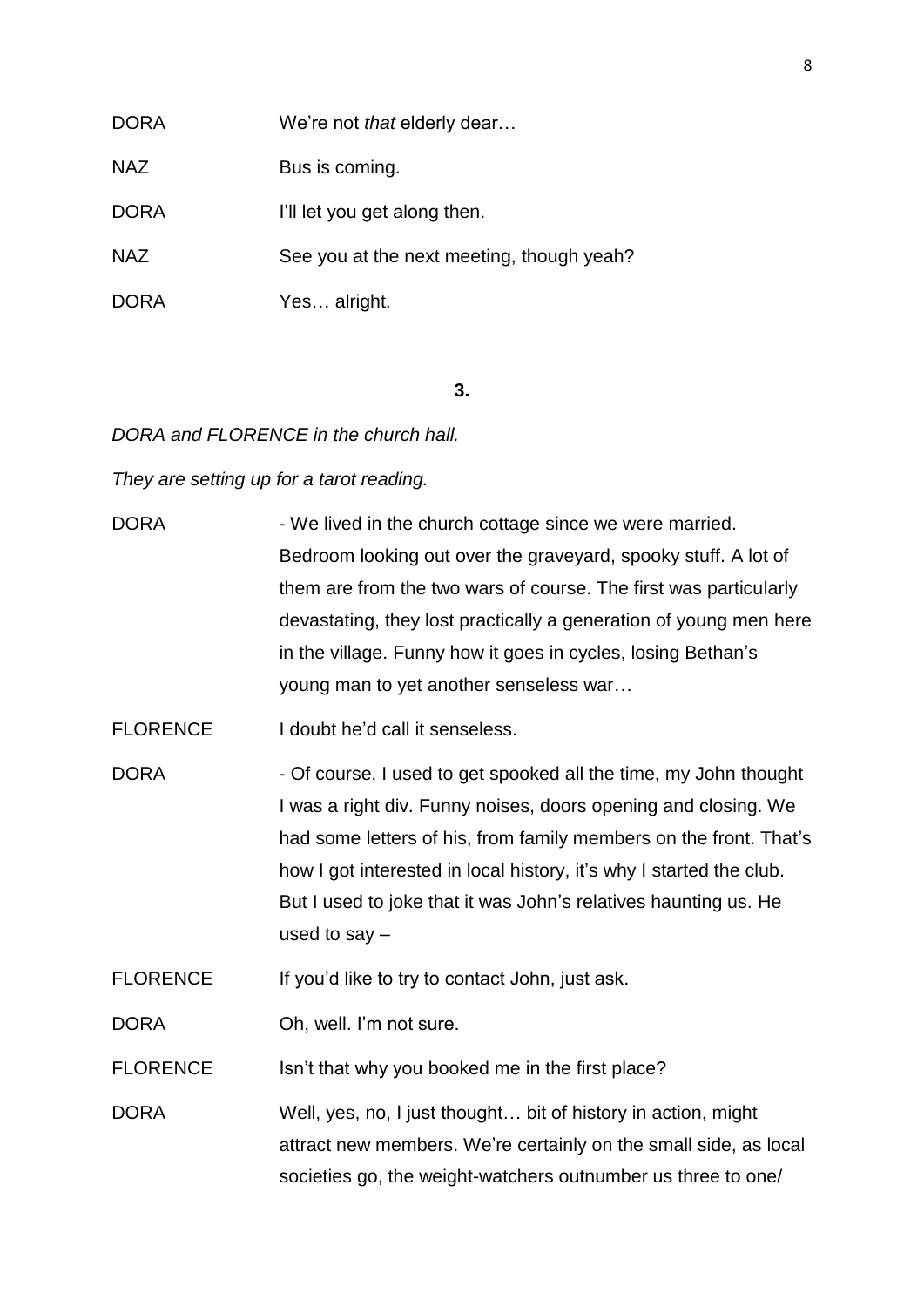FLORENCE I'll be here for a private session with Bethan next week, so we can have one as well if you like. Calling for spirits in a public environment works, but often it's less effective.

DORA I um. Can I think about it?

FLORENCE Of course.

DORA Bethan certainly seems to be getting a lot out of it. I am worried about Naz though…there was a car accident, you know, last spring. Dreadful business, and I understand a close friend of hers was involved. Her mother said she changed overnight, quit the netball team, went very quiet, stopped seeing all her friends…

Don't… don't let on that I told you that, by the way.

FLORENCE Dora, would you make me a cup of tea?

DORA Oh right, yes of course.

FLORENCE Milk, two sugars.

DORA Right o.

*Exit DORA.*

*A pause as FLORENCE rearranges the tarot.*

*Enter NAZ.*

FLORENCE Hello.

NAZ Alright?

- FLORENCE Tarot lessons this week.
- NAZ Yeah, Bethan said.

*Pause.*

I was wondering.

FLORENCE Yes?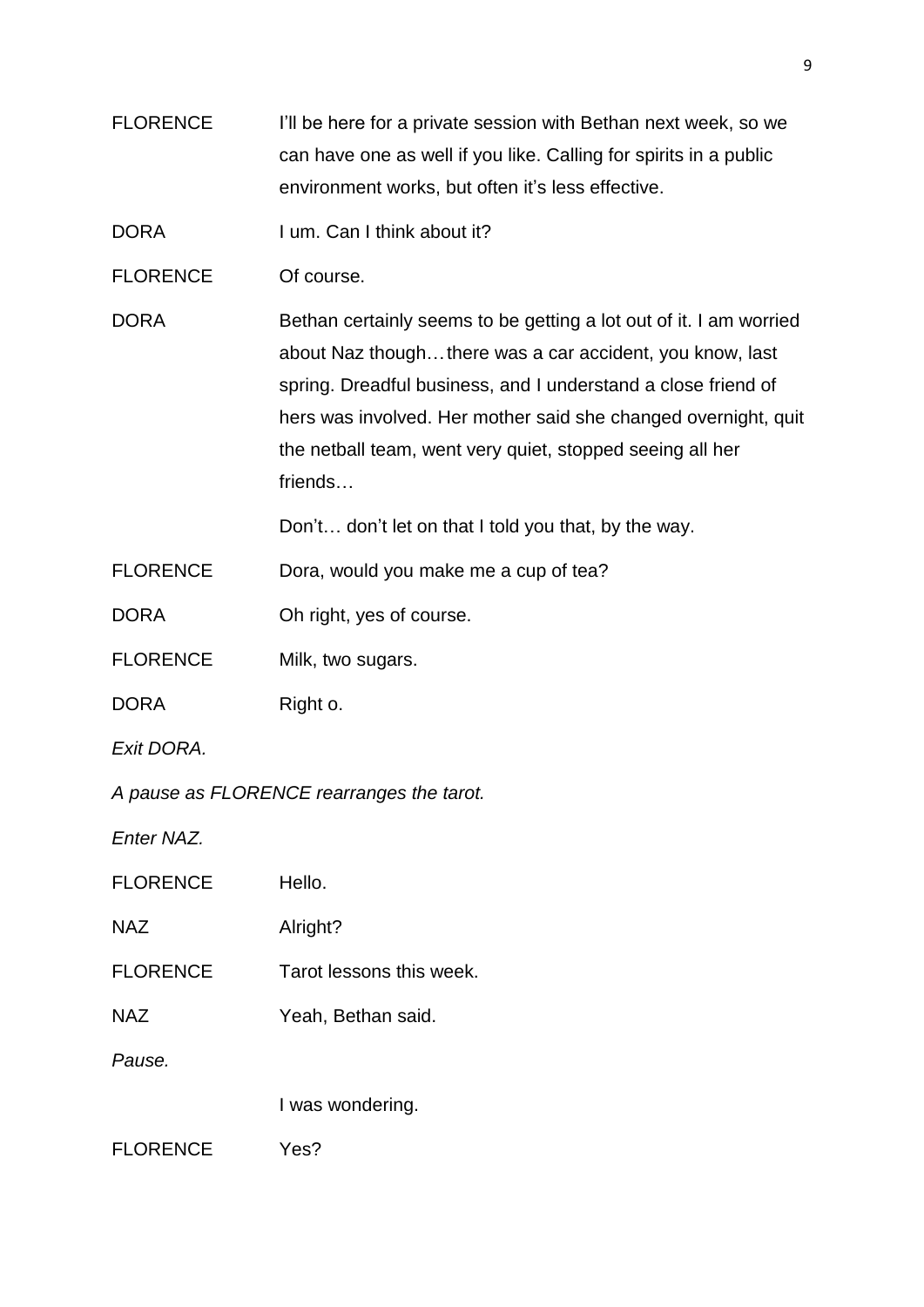| <b>NAZ</b>      | Next week. Could we do another séance?                                                                                                                                                              |
|-----------------|-----------------------------------------------------------------------------------------------------------------------------------------------------------------------------------------------------|
| <b>FLORENCE</b> | If that's what the group decides. I'm at the pleasure of Dora and<br>the others.                                                                                                                    |
| <b>NAZ</b>      | I'll persuade them. Will you do it?                                                                                                                                                                 |
| <b>FLORENCE</b> | Of course.                                                                                                                                                                                          |
| <b>NAZ</b>      | Alright. Cool.                                                                                                                                                                                      |
| <b>FLORENCE</b> | You know, Naz, if it's a delicate matter. Something that feels too<br>personal. We could always have a private session? I wouldn't<br>want you to feel bounded, by the psychic energy of the group. |
| <b>NAZ</b>      | Nah. Nah I couldn't afford that.                                                                                                                                                                    |
| <b>FLORENCE</b> | We could work something out between us?                                                                                                                                                             |
| <b>NAZ</b>      | Let's do it as a group. Next Tuesday?                                                                                                                                                               |
| <b>FLORENCE</b> | Of course. I look forward to it.                                                                                                                                                                    |
| <b>NAZ</b>      | Cool. Florence?                                                                                                                                                                                     |
| <b>FLORENCE</b> | Yes?                                                                                                                                                                                                |
| <b>NAZ</b>      | Her name's Soph.                                                                                                                                                                                    |

**4.**

*The church hall.*

*FLORENCE, BETHAN, and NAZ are settling in a circle around a candle.*

*The sound of rain outside.*

| <b>DORA</b>   | It's absolutely pouring out there, never seen a storm like it. Be |
|---------------|-------------------------------------------------------------------|
|               | surprised if the roof doesn't leak.                               |
| <b>BETHAN</b> | I think we should get started.                                    |
| <b>DORA</b>   | Alright. And you're sure about this?                              |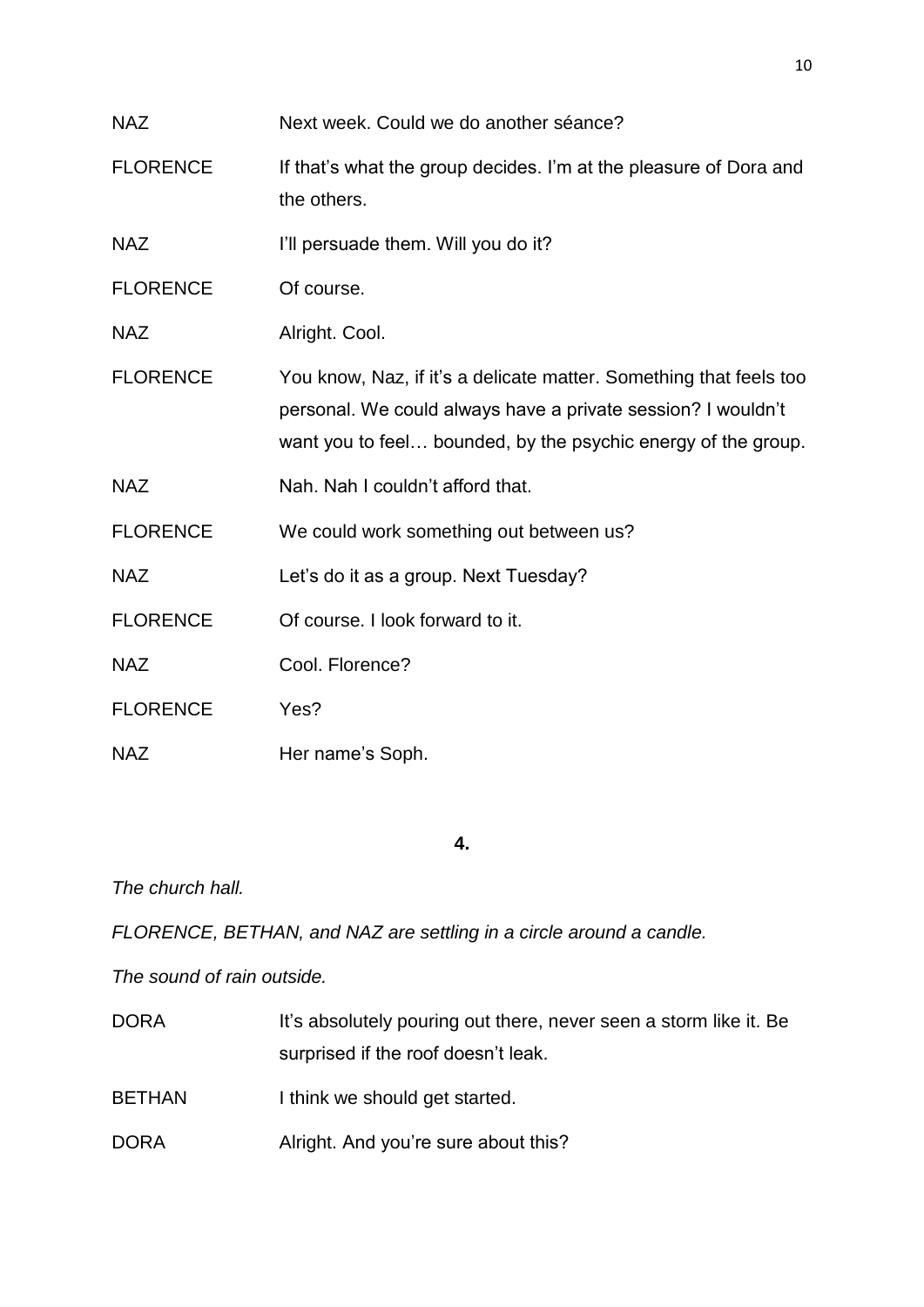| <b>NAZ</b>          | Yes.                                                                                                                                                                         |  |  |
|---------------------|------------------------------------------------------------------------------------------------------------------------------------------------------------------------------|--|--|
| <b>DORA</b>         | You're so young.                                                                                                                                                             |  |  |
| NAZ                 | I'm eighteen.                                                                                                                                                                |  |  |
| <b>BETHAN</b>       | You just wait. After I spoke to Greg that first time, I went home<br>and slept like a baby. Just knowing he's safe, out there<br>somewhere. That he loves me.                |  |  |
| <b>FLORENCE</b>     | Let us join hands.                                                                                                                                                           |  |  |
| They do.            |                                                                                                                                                                              |  |  |
|                     | A beat as FLORENCE settles herself.                                                                                                                                          |  |  |
|                     | If there are any spirits present with us now, make yourselves<br>known.                                                                                                      |  |  |
|                     | We have Naz here, and she would like to speak to a Soph. Do<br>we have a Soph here?                                                                                          |  |  |
| Beat.               |                                                                                                                                                                              |  |  |
|                     | Soph, if you're with us, we are sending you nothing but good<br>wishes. Naz just wants to hear from you, please, she wants to<br>know that you're alright, wherever you are? |  |  |
|                     | Please Soph. Give us a sign.                                                                                                                                                 |  |  |
| Beat.               |                                                                                                                                                                              |  |  |
|                     | You could make a noise, or a cold breeze, you could move<br>something $-$                                                                                                    |  |  |
| The lights flicker. |                                                                                                                                                                              |  |  |
| <b>BETHAN</b>       | Oh my god. Do you think that was -                                                                                                                                           |  |  |
| <b>FLORENCE</b>     | Soph?                                                                                                                                                                        |  |  |
|                     | Ok, yes. I have her. She's here. She's here.                                                                                                                                 |  |  |

*The lights flicker again.*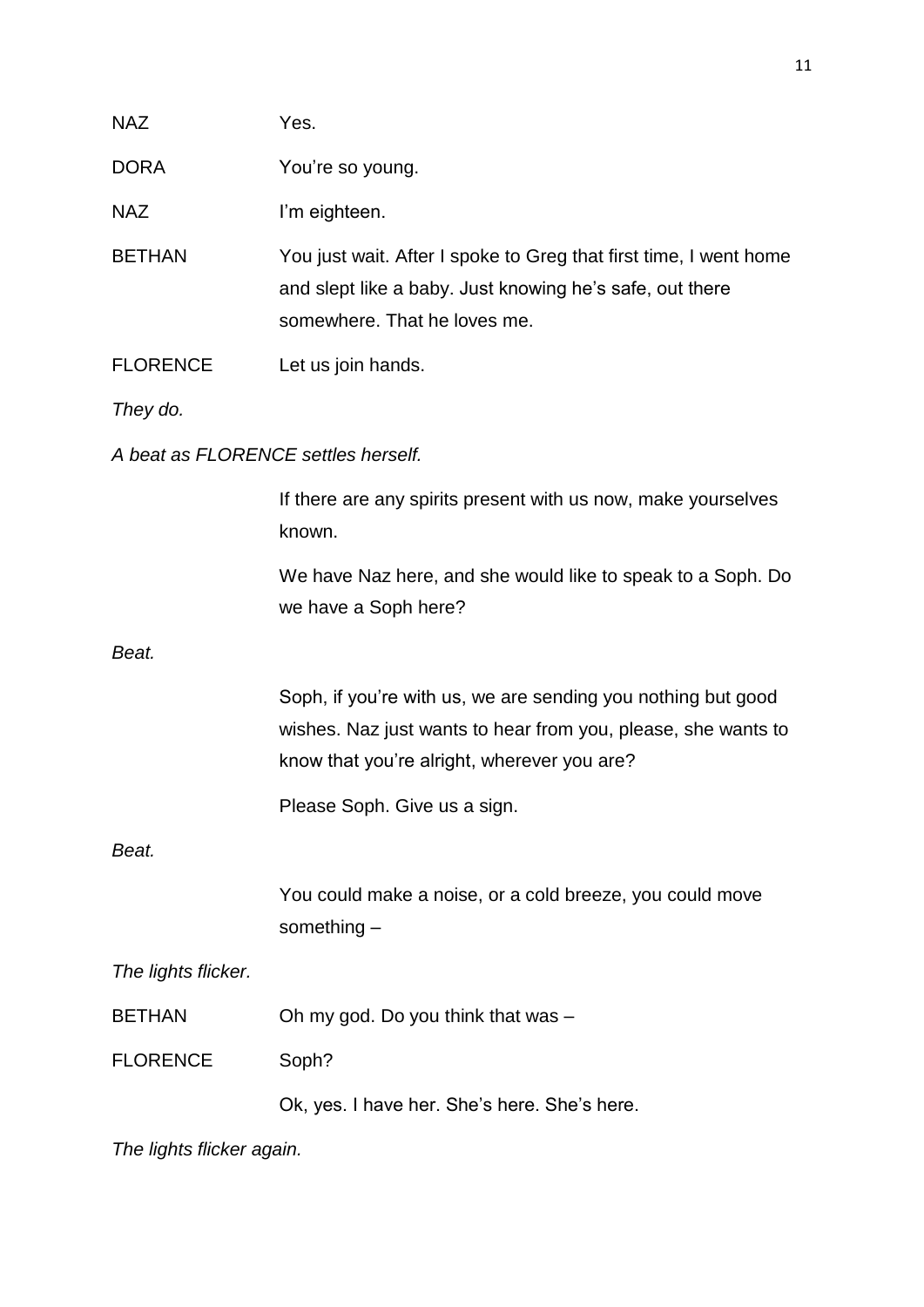| <b>BETHAN</b>                | Shit.                                                                                                                                                                                                                                                                                    |  |
|------------------------------|------------------------------------------------------------------------------------------------------------------------------------------------------------------------------------------------------------------------------------------------------------------------------------------|--|
| <b>DORA</b>                  | It might just be playing up in the rain                                                                                                                                                                                                                                                  |  |
| <b>FLORENCE</b>              | Naz. Is there something you wanted to say?                                                                                                                                                                                                                                               |  |
| <b>NAZ</b>                   | I God.                                                                                                                                                                                                                                                                                   |  |
| Beat.                        |                                                                                                                                                                                                                                                                                          |  |
| <b>FLORENCE</b>              | She's showing me a road. A long straight roman road, with<br>fields running along either side, and silver birches dotted in the<br>hedges It's night time. There are young people four of<br>them of us in a a red car                                                                   |  |
| DORA is staring at FLORENCE. |                                                                                                                                                                                                                                                                                          |  |
| <b>NAZ</b>                   | Bloody hell.                                                                                                                                                                                                                                                                             |  |
| <b>FLORENCE</b>              | I'm in the passenger seat the driver has been drinking he's<br>going too fast. Our head lights are narrow pools in the darkness.<br>There's a sharp bend ahead, it's the end of the roman way, but<br>it's hard to see if you don't know it's coming, if you're not paying<br>attention. |  |
|                              | We're not slowing down.                                                                                                                                                                                                                                                                  |  |
|                              | Another car is coming from the opposite direction -                                                                                                                                                                                                                                      |  |
|                              | I see it, I try to scream but it's too late -                                                                                                                                                                                                                                            |  |
|                              | The driver veers sharply to the left. We skid off the road, the line<br>of silver birches rises to meet us -                                                                                                                                                                             |  |
|                              | There's an explosion. White lights popping behind my eyelids.<br>Blood. Smoke, smoke in my lungs I can't, I can't breathe -                                                                                                                                                              |  |
| She coughs and rasps.        |                                                                                                                                                                                                                                                                                          |  |
| <b>BETHAN</b>                | It's ok. It's ok.                                                                                                                                                                                                                                                                        |  |
| <b>FLORENCE</b>              | In the eerily convincing voice of a younger woman. Naz. Naz.                                                                                                                                                                                                                             |  |

BETHAN Woah…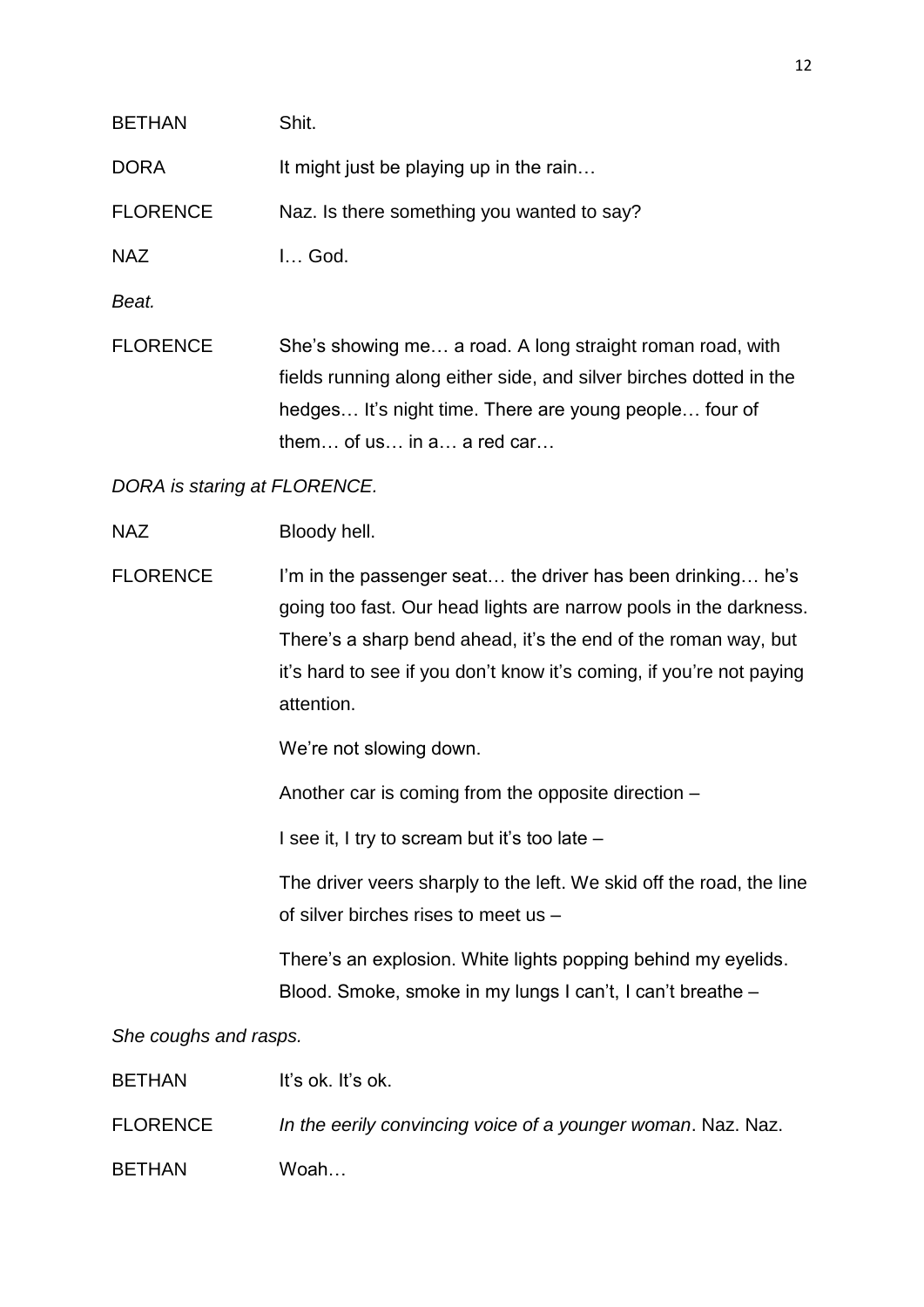## FLORENCE You were always so lonely, even in a crowd. I could see that. I could see you Naz. I still can.

*A clattering from outside.*

|                             | Do you miss me? Do you?                                        |
|-----------------------------|----------------------------------------------------------------|
|                             | Did you love me?                                               |
| <b>NAZ</b>                  | Yes. Yes.                                                      |
| <b>FLORENCE</b>             | I loved you. So much. I loved you so much.                     |
| <b>DORA</b>                 | Enough!                                                        |
| DORA stands up.             |                                                                |
| A silence.                  |                                                                |
|                             | I'm going to $-1$ think the door must have blown open.         |
| Exit DORA.                  |                                                                |
|                             | FLORENCE seems to wake from a kind of trance.                  |
| <b>BETHAN</b>               | Are you ok?                                                    |
| <b>FLORENCE</b>             | Some water, please.                                            |
| BETHAN passes her a bottle. |                                                                |
|                             | DORA returns, holding a book behind her back.                  |
| <b>BETHAN</b>               | What was that about?                                           |
| <b>DORA</b>                 | What?                                                          |
| <b>BETHAN</b>               | You interrupted. Right in the middle of things, you ruined it. |
| <b>DORA</b>                 | I had to get the door. Me next anyway, isn't it?               |
| <b>BETHAN</b>               | What are you playing at?                                       |
| <b>DORA</b>                 | Let's do John.                                                 |
| <b>FLORENCE</b>             | I'm a little tired.                                            |
| <b>DORA</b>                 | We've paid you for an hour.                                    |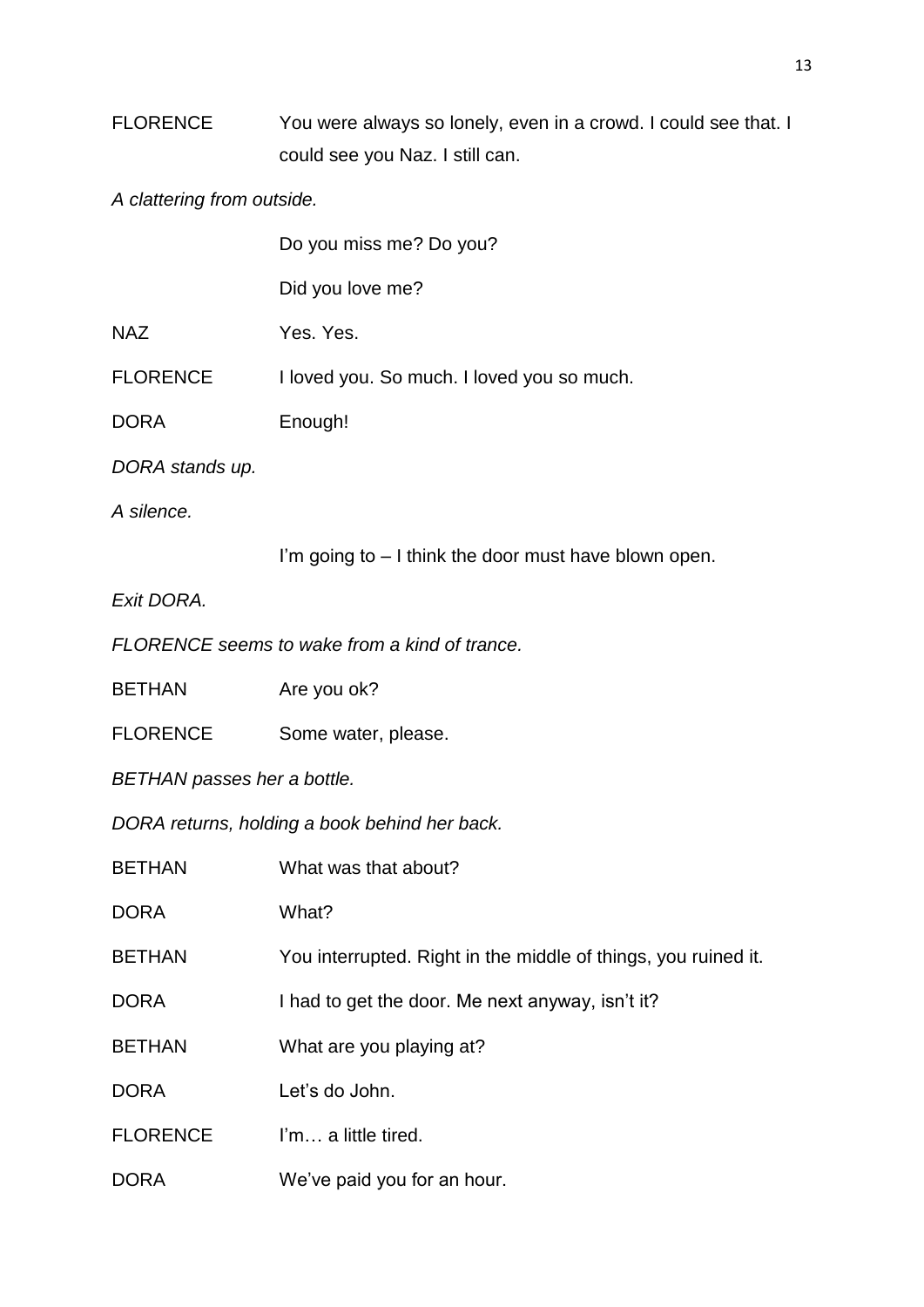| <b>BETHAN</b>                                                     | Dora!                                                                                                                                                                      |  |
|-------------------------------------------------------------------|----------------------------------------------------------------------------------------------------------------------------------------------------------------------------|--|
| <b>DORA</b>                                                       | Used the entire club fund on you, actually, haven't we?                                                                                                                    |  |
|                                                                   | Do John.                                                                                                                                                                   |  |
|                                                                   | John! Are you here John?                                                                                                                                                   |  |
| <b>FLORENCE</b>                                                   | He isn't here.                                                                                                                                                             |  |
| <b>DORA</b>                                                       | No? How convenient.                                                                                                                                                        |  |
|                                                                   | You know what I think my John would say if he was here? I think<br>he'd say, watch out for the charlatan swindler who's about to try<br>and turn a profit from your grief. |  |
| <b>BETHAN</b>                                                     | What the hell is your problem?                                                                                                                                             |  |
| <b>DORA</b>                                                       | I told her about the car accident.                                                                                                                                         |  |
| Beat.                                                             |                                                                                                                                                                            |  |
|                                                                   | I'm sorry Naz, but that wasn't your friend. I told her about the<br>accident, that's how she knows about it.                                                               |  |
| <b>BETHAN</b>                                                     | That doesn't prove anything. The details -                                                                                                                                 |  |
| <b>DORA</b>                                                       | She found them in an old copy of the paper, didn't you<br>Florence?                                                                                                        |  |
| <b>FLORENCE</b>                                                   | What do you $-$                                                                                                                                                            |  |
| DORA pulls out FLORENCE's diary, and from it a newspaper cutting. |                                                                                                                                                                            |  |
| <b>DORA</b>                                                       | Four die in tragic collision. Front page of the Newbury Weekly<br>News from last April.                                                                                    |  |
|                                                                   | You really did your homework on us, didn't you?                                                                                                                            |  |
| Beat.                                                             |                                                                                                                                                                            |  |
| <b>BETHAN</b>                                                     | She had that?                                                                                                                                                              |  |
| <b>DORA</b>                                                       | Found it in her handbag.                                                                                                                                                   |  |
| <b>FLORENCE</b>                                                   | How dare you $-$                                                                                                                                                           |  |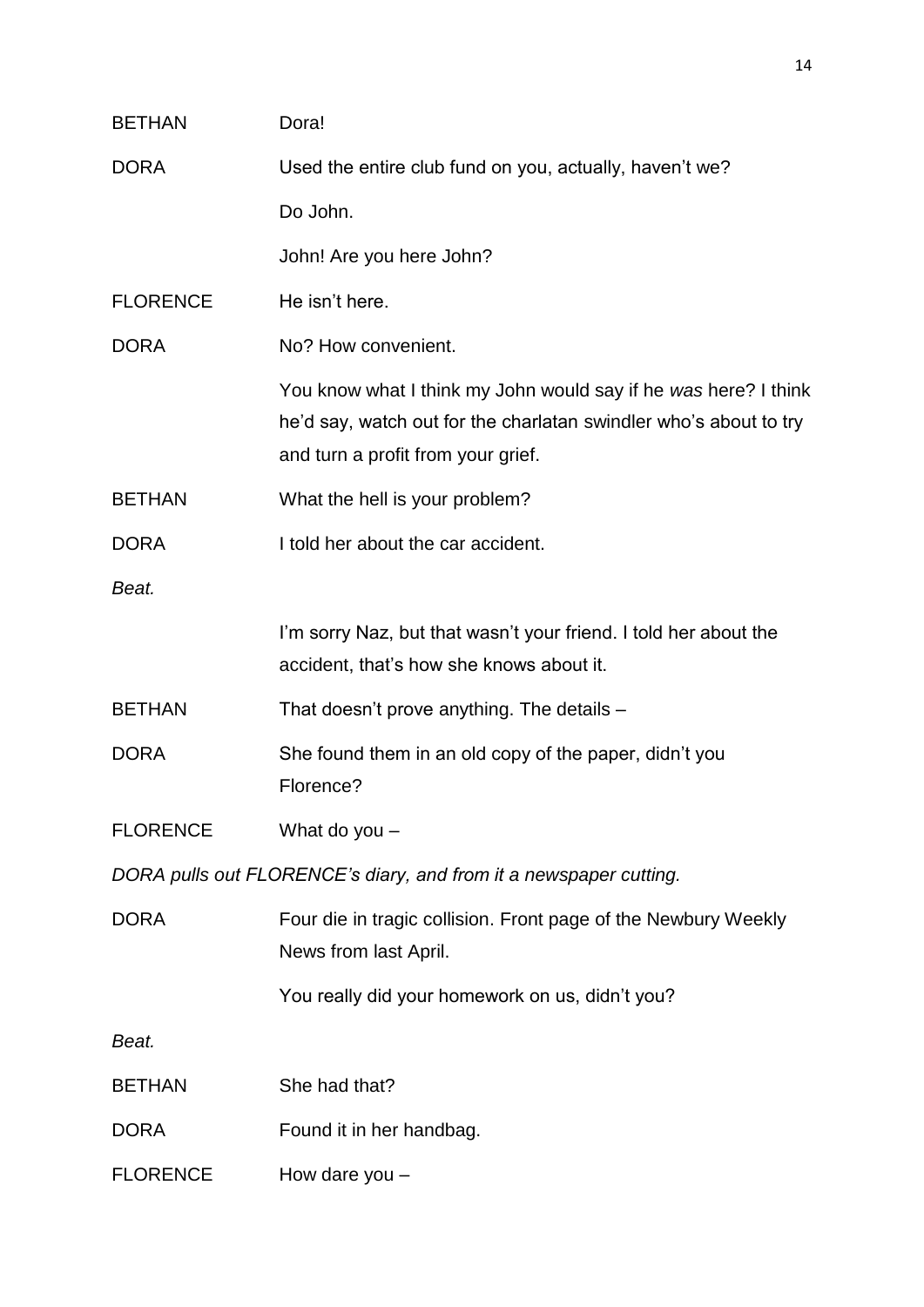DORA What's wrong? Did you not see this coming in your crystal ball?

*FLORENCE snatches the diary back.* 

FLORENCE You think you're so smart. Knee-deep in your irrelevant little local history club, living in the past.

> But when Bethan goes home tonight and snuggles up to her dead husband's t shirt, is she going to feel better for knowing that he's just dead? Just gone, just bones in the dirt?

Can you really say you've helped anyone?

*She snatches up her coat, and exits.* 

DORA *To Bethan.* When I lost my John… if I'm being honest, I had … well it was something close to a breakdown. Spoke to a nice lady for a bit. It helped.

Shall I give you her number?

## **5.**

*The bus stop.*

*A sunny morning.*

*DORA and NAZ stand waiting, awkward with each other.*

| <b>DORA</b> | The 29 again, then is it?                                                                                                                 |
|-------------|-------------------------------------------------------------------------------------------------------------------------------------------|
| <b>NAZ</b>  | Yeah. I joined a band, actually. Got practise, in a bit.                                                                                  |
| <b>DORA</b> | That's wonderful news.                                                                                                                    |
| <b>NAZ</b>  | Yeah. I play keyboard. Turns out you can play keyboard even if<br>you're shit.                                                            |
| <b>DORA</b> | I'm just getting supplies. We're doing another bake sale. You<br>know after trying to raise funds for that trip to the British<br>museum. |
|             |                                                                                                                                           |

Listen, about that night –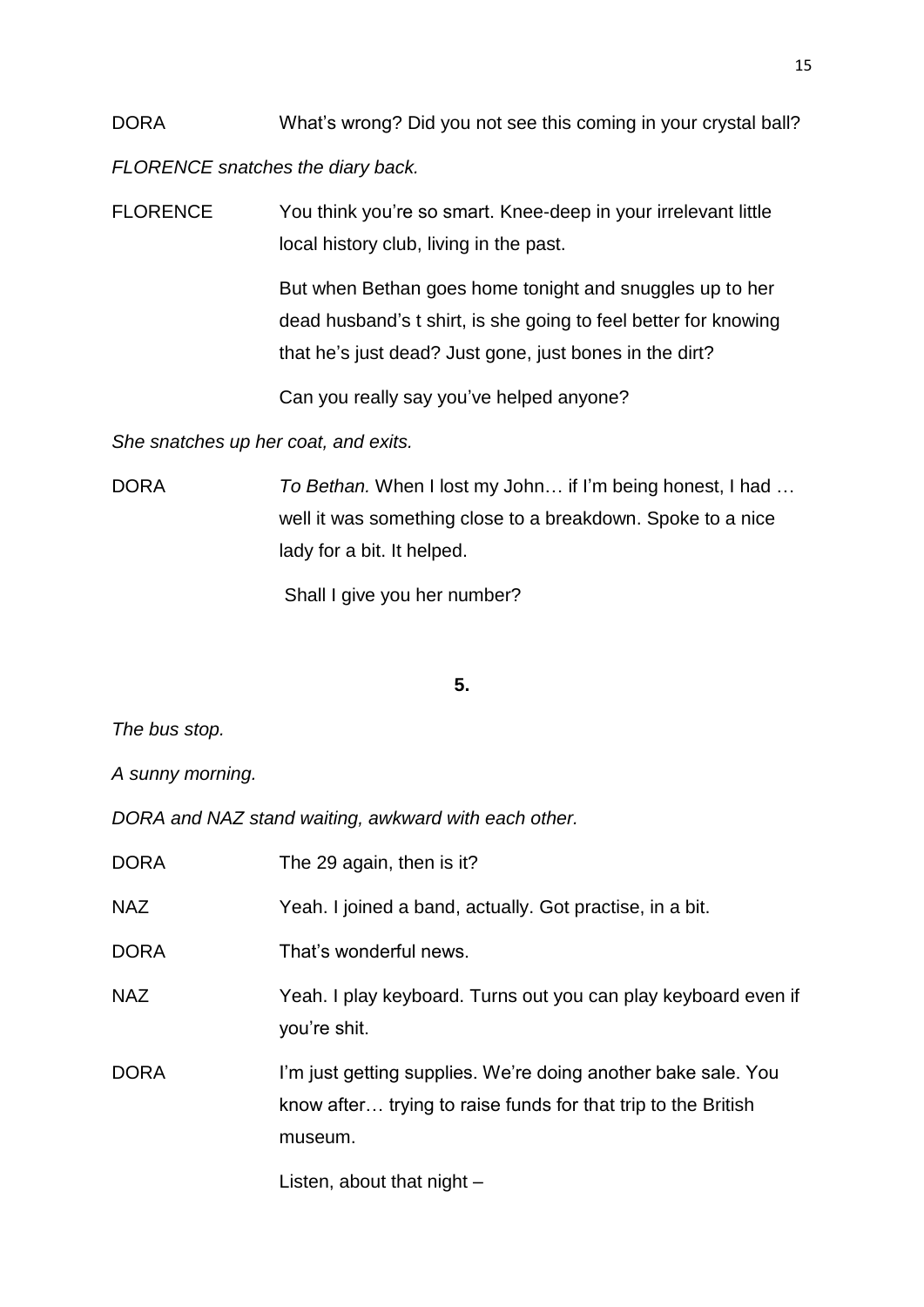| <b>NAZ</b>  | It's ok, really $-$                                                                                                                                                                                                                                                                                                                                                                                                                                                                                                                      |
|-------------|------------------------------------------------------------------------------------------------------------------------------------------------------------------------------------------------------------------------------------------------------------------------------------------------------------------------------------------------------------------------------------------------------------------------------------------------------------------------------------------------------------------------------------------|
| <b>DORA</b> | No, I've. I feel like such a div.                                                                                                                                                                                                                                                                                                                                                                                                                                                                                                        |
| <b>NAZ</b>  | What happened to her in the end?                                                                                                                                                                                                                                                                                                                                                                                                                                                                                                         |
| <b>DORA</b> | Vanished. She'd already gotten Bethan to sign up for ten private<br>sessions though. Paid in advance. In cash.                                                                                                                                                                                                                                                                                                                                                                                                                           |
| <b>NAZ</b>  | Shit.                                                                                                                                                                                                                                                                                                                                                                                                                                                                                                                                    |
| <b>DORA</b> | I'm so sorry. I should never have fallen for it. It's just You're<br>never too old to be fooled by hope. Remember that Naz.                                                                                                                                                                                                                                                                                                                                                                                                              |
| Beat.       |                                                                                                                                                                                                                                                                                                                                                                                                                                                                                                                                          |
| <b>NAZ</b>  | She was in the year above. Soph. I didn't really. I mean. She<br>used to ride the same bus as me, every day. She'd been out<br>since year 8, you know, and she was so bloody chill about it that<br>everyone else was just chill too. No one bullied her or anything<br>and. She had this long red hair, it used to catch the morning light<br>and I and then a few times, a few times she smiled at me, on<br>the bus. I didn't actually know, for sure, about myself, until I saw<br>her. And then it was like a lightbulb flashed on. |
| <b>DORA</b> | She was your girlfriend then?                                                                                                                                                                                                                                                                                                                                                                                                                                                                                                            |
| <b>NAZ</b>  | Nah I was trying to work up the nerve to speak to her. I'd<br>rehearse it all in my head, sat staring at her hair, thinking of all<br>the cool things I'd say. But I didn't.                                                                                                                                                                                                                                                                                                                                                             |
|             | Then one day they call this special assembly, to tell us that they,<br>that they'd crashed and. She'd been in the front seat when<br>they'd hit the tree and                                                                                                                                                                                                                                                                                                                                                                             |
|             | It's amazing how much you can miss a person you've barely<br>even met.                                                                                                                                                                                                                                                                                                                                                                                                                                                                   |
| <b>DORA</b> | I'm so sorry love.                                                                                                                                                                                                                                                                                                                                                                                                                                                                                                                       |